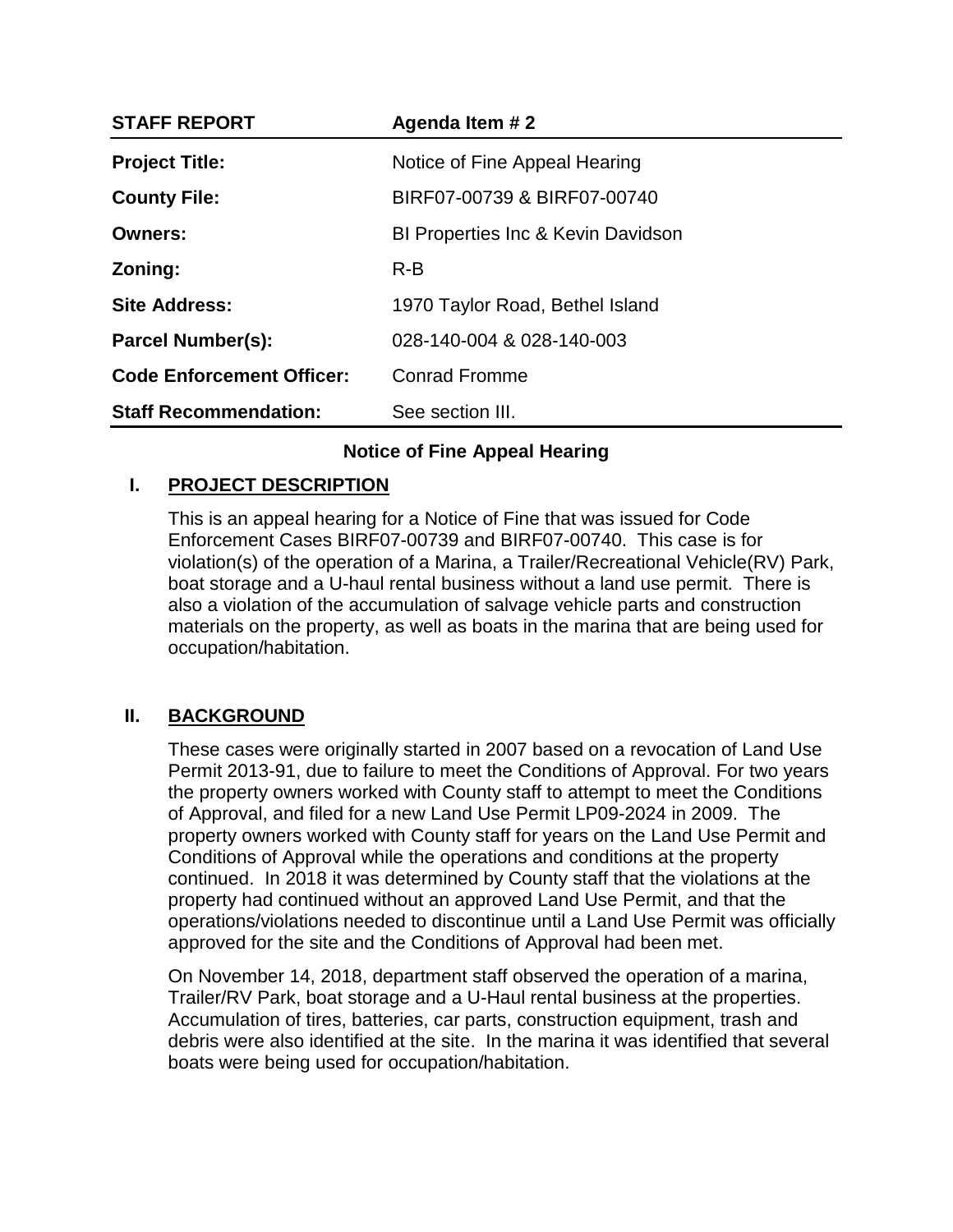On November 16, 2018 a Notice to Comply was issued mailed to the property owners. The case continued, and after department staff verified the violations remained at the property, a Notice of Intent to Record a Pending Nuisance Abatement Proceeding was posted at the property and a certified mailed copy was sent to the property owner on December 3, 2018.

The case continued, and after department staff verified the violations remained at the property, a recorded Notice of Pending Nuisance Abatement Proceeding was posted at the property and a certified mailed copy was sent to the property owner on February 27, 2019.

The case continued, and after department staff verified the violations remained at the property, an Administrative Penalty Notice of Violation was posted at the property and a certified mailed copy was sent to the property owner on April 25, 2019.

The case continued, and after department staff verified the violations remained at the property, an Administrative Penalty Notice of Fine was posted at the property and a certified mailed copy was sent to the property owner on July 3, 2019.

On July 17, 2019 an appeal of the Notice of Fine was filed on behalf of the property owners by the property owner's attorney. On July 19, 2019 a request was made to schedule an appeal hearing for the Notice of Fine. The appeal hearing was scheduled and a Notice of Appeal hearing was posted at the property and a certified mail copy was sent to the property owners on July 24, 2019.

## **III. RECOMMENDATIONS**

Staff recommends that the County Zoning Administrator:

1) Direct the property owner to discontinue the operations, remove the violation within the next thirty (30) days, and resubmit for a new Land Use Permit.

OR

2) Direct the property owner to pay the fine amount of \$14,300.00 as listed in the Notice of Fine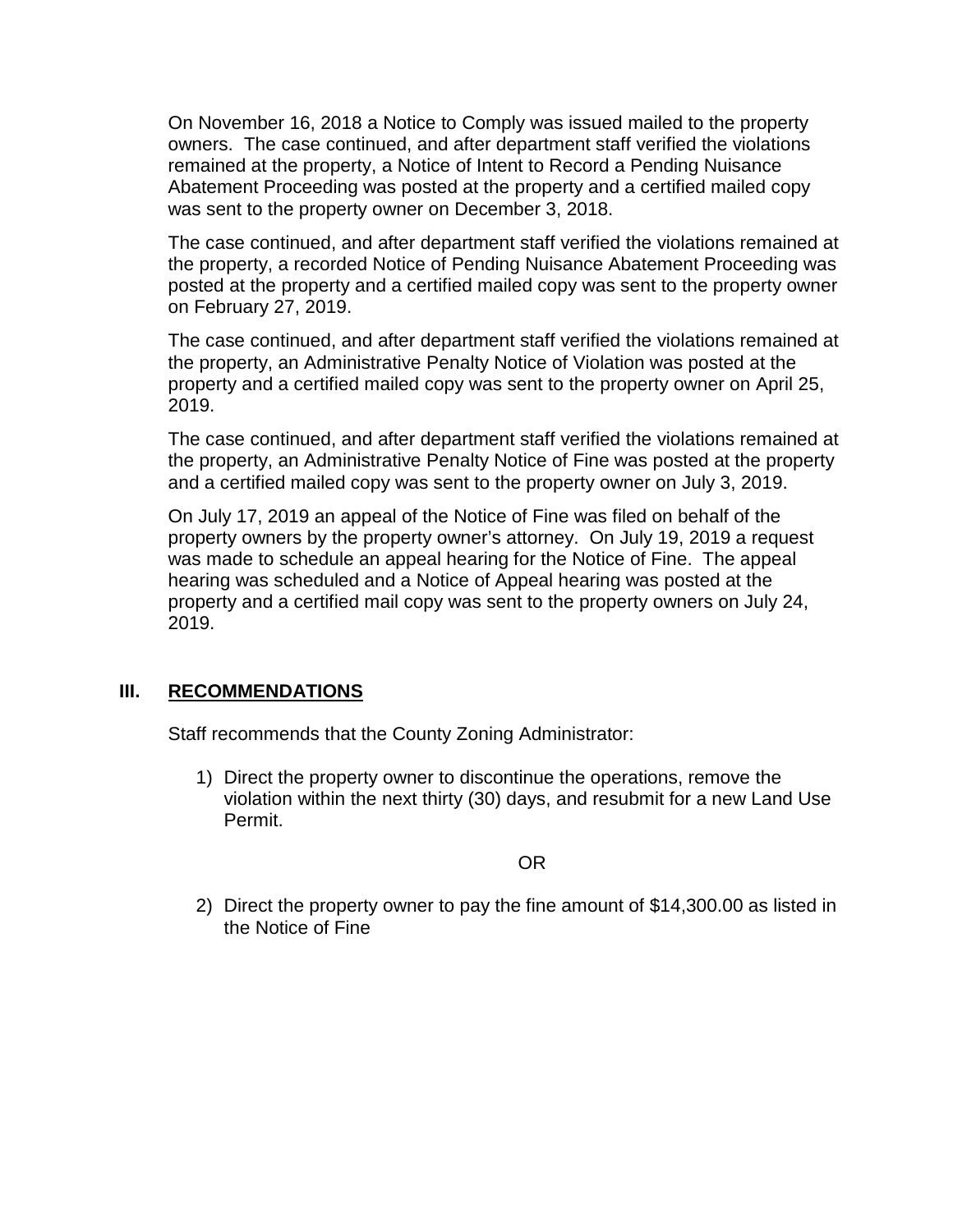#### **Conrad Fromme**

From: Dave Larsen <Dave@dlarsenlaw.com> Sent: Wednesday, July 17, 2019 8:09 PM To: Conrad Fromme **Subject: Anchor Marian Appeal Attachments:** Appeal Cover Letter Notes (Sign'd).pdf; Letter to County re Abatement Action.pdf; Letter Exhibit.docx

Conrad - -

Attached is our appeal to four notices of penalty assessments we received recently. Our appeal consists of a cover letter, copy of my previous letter dated March 1, 2019 and the letter exhibit 9Exhibit "A"). Let me know if you need anything else from this end in order to schedule the appeal.

Regards,

Dave Larsen Cell: (925) 413 - 3258

Law Offices of David J. Larsen dave@dlarsenlaw.com

**Venture Commerce Center** 5179 Lone Tree Way Antioch, CA 94531

Ph: 925/331-8124 Fax: 925/331-8128

This e-mail may be privileged and a confidential attorney-client communication and is intended only for the use of the addressee(s) name above. If you are not the intended recipient, or the employee or agent responsible for delivering this e-mail to the intended recipient, you are hereby notified that any dissemination, distributon or copying of this communication is strictly prohibited. If you have received this e-mail message in error, please delete it from your system without copying it, and immediately notify the sender by replying to this message or by telephone.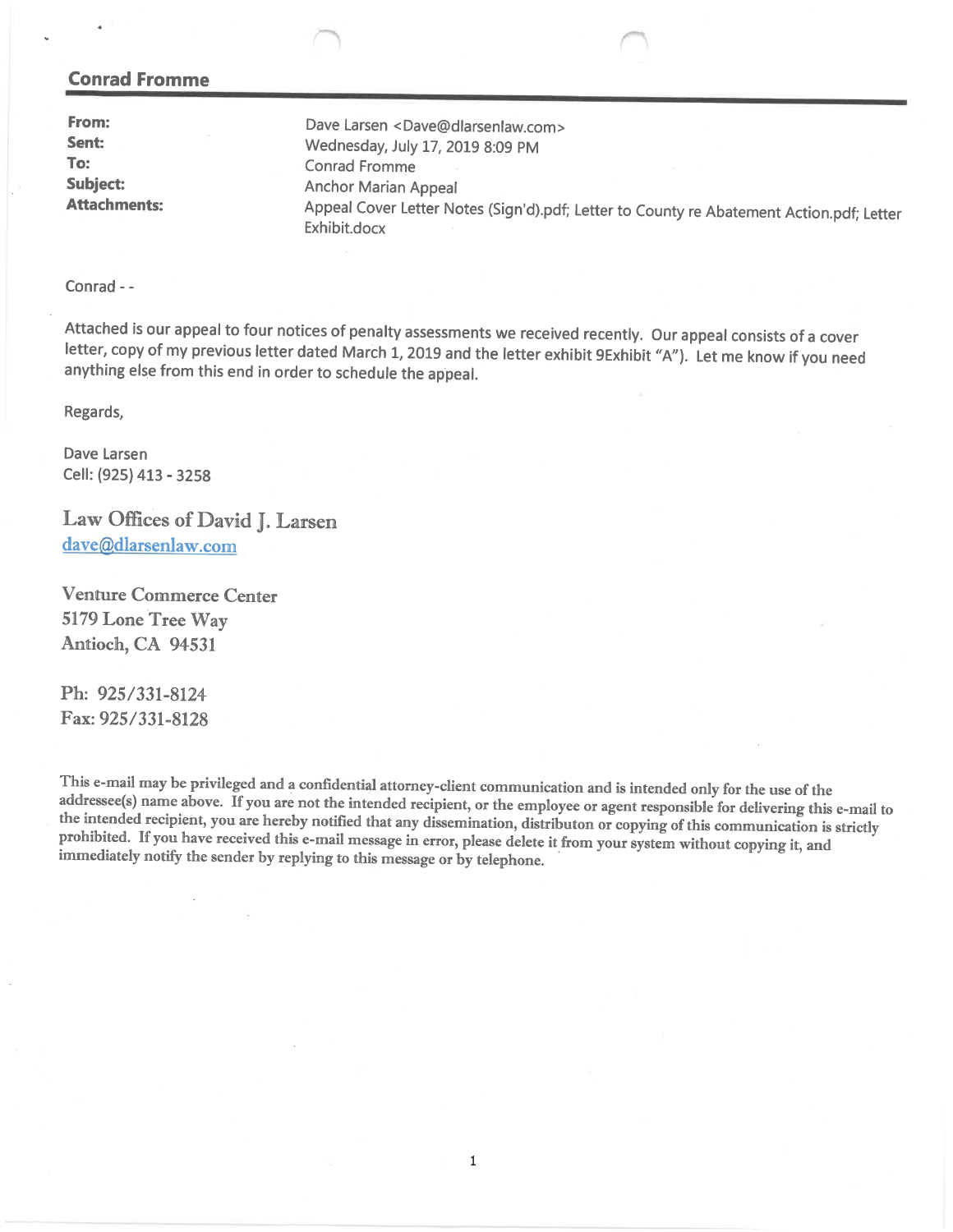# **Law Offices of** David J. Larsen

Email: dave@dlarsenlaw.com Website: www.dlarsenlaw.com

July 17, 2019

#### **SENT VIA EMAIL & U.S. MAIL**

Mr. Conrad Fromme Department of Conservation & Development **Building Inspection Division** 30 Muir Road, Martinez, CA 94553

### **Re: Four Administrative Penalty Notices of Fine** 1970 Taylor Road, Bethel Island, CA APN 028-140-004

Dear Conrad:

As you know, I represent the owners of Anchor Marina. This cover letter together with the attached copy of my March 1, 2019 letter and its letter exhibit, constitute our appeal of the four Administrative Penalty Notices of Fine dated July 3, 2019.

AS YOU PREVIOUSLY AGREED, PLEASE SEND ME COPIES OF ALL CORRESPONDENCE CONCERNING THIS ENFORCEMENT MATTER SO I DO NOT FIND MYSELF IN A SITUATION WHERE I HAVE AN EXTREMELY SHORT AMOUNT OF TIME TO MEET A COUNTY DEADLINE. Here, the deadline to file our appeal is tomorrow, and I will be filing this appeal by email, unless you tell me otherwise.

In addition to the points raised in my March 1, 2019 letter, we are adding the following bases for appeal:

Equal Protection Violation: Your confirmation (see email attached as Exhibit "A") that Joe Losado will not allow those uses requiring a use permit to continue in operation, pending the processing of a use permit, unless we pay thousands of dollars of allegedly past due county fees, which if legitimate should have been liened against the property years ago; and that even if those fees are paid, Joe may or may not allow such uses to continue to operate in the meantime, is a violation of my clients' constitutional rights to equal protection (because in other county cases including one I am now handling, the county allows such uses to continue pending completion of the use permit process). This is not only illegal, but entitles us to reimbursement of our attorney fees should litigation ensue. As a personal note, legal concerns aside, I have never seen a more sadistic, mean-spirited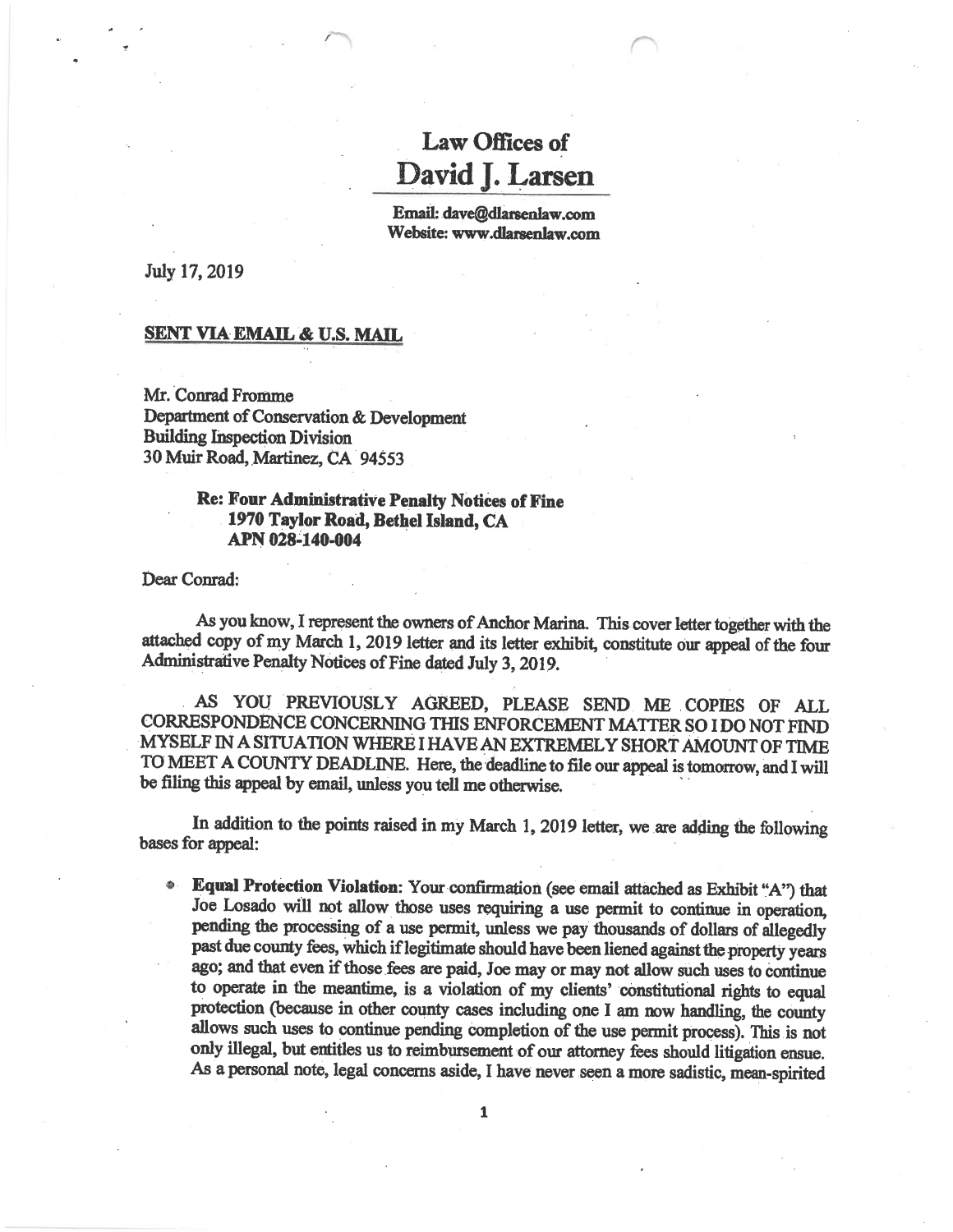approach to code enforcement, in my thirty plus years as a city attorney. The county should want to work with my clients, given their genuine willingness to bring this property into compliance, as fully discussed in the attached March 1, 2019 letter. My guys are not the Koch Brothers. They need income to address the county's concerns. Allowing the continuation of such uses pending completion of the permit process is not only something the county typically does, but it allows an income stream to pay for the changes needed to bring a non-conforming property into compliance.

Due Process Violation: In addition to the notice issues identified in the attached March 1, 2019 letter, the four Administrative Penalty Notice of Fines dated July 3, 2019, violate my clients' due process rights, and form the basis for reimbursement of attorney fees if litigated, because; (i) they do not explain how the \$14,300 fine amount is calculated; and (ii) they do not explain whether this is the entire amount the county is requesting for all four violations, or whether it is requesting \$14,300 for each violation.

In summary, my clients purchased the property with the reasonable belief that it could continue to be operated in the manner it had been in the past, as fully explained in the attached March 1, 2019, letter. They have had continuing interaction over the years with county staff, and believed these land use issues had been resolved, only to find out that new staff members disagreed with past commitments made by their successors. In response to the county's previous Notice of Violation, we sent a comprehensive response fully supported by citation and reference (i.e. the March 1,2019 letter), but to my amazement, we have never received a response to that letter. In fact, based on some of the comments made by staff, it is likely that few if any staff members have even looked at that letter.

Based on my thirty plus years practicing municipal law, I firmly believe that the legal issues in this appeal are well-founded. We will prevail if this ends up in court and for that reason. I strongly urge you to forward this to county counsel's office for immediate review. Having said all of that, we remain willing to work with the county to bring this property into compliance, so long as we are treated in the same manner as any other property owner, including being allowed to continue operating land uses requiring a use permit, pending completion of the use permit process.

Please advise concerning next steps so that we will have adequate time to prepare our appeal presentation.

Regar Dave Larsen

 $\overline{2}$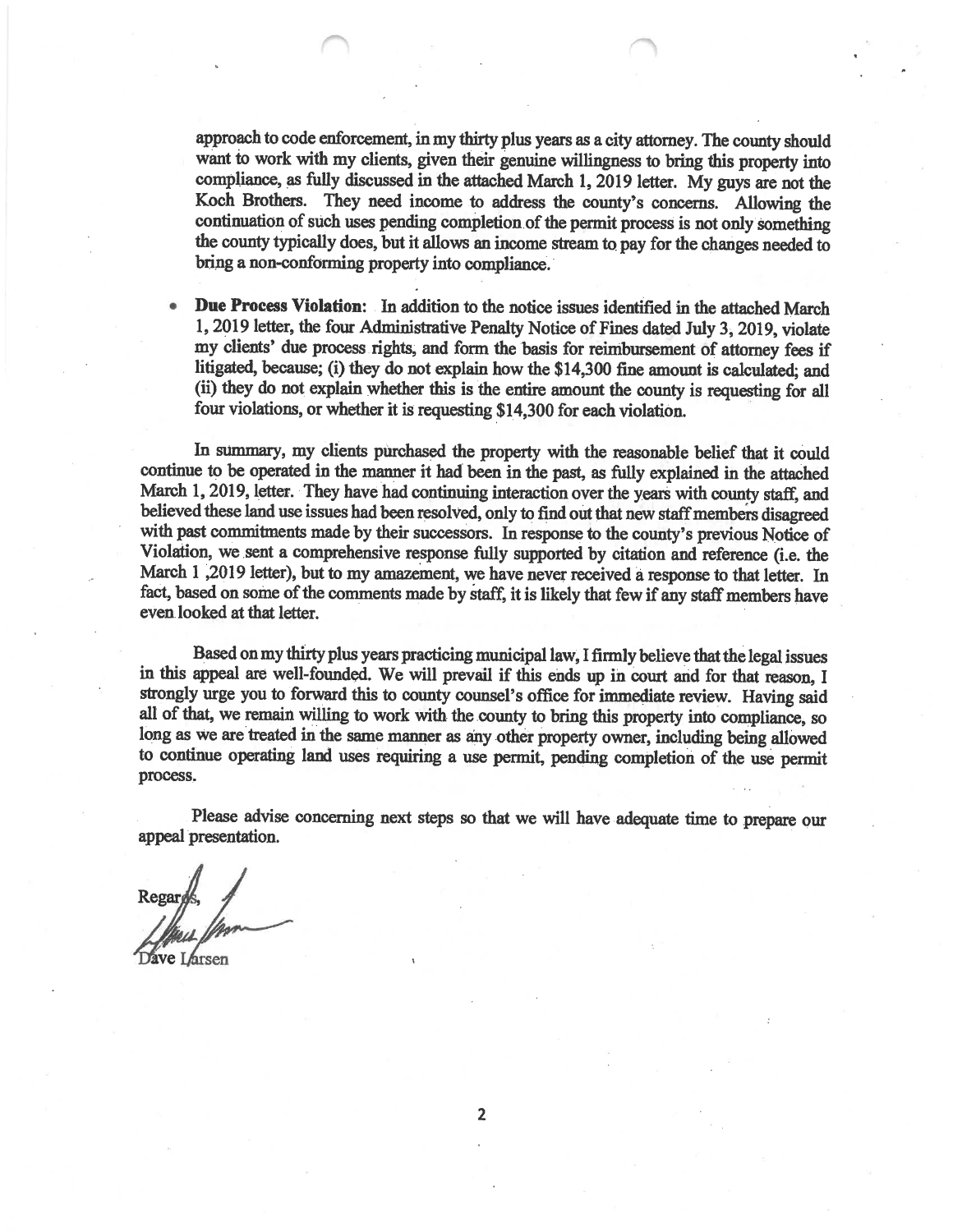#### EXHIBIT "A"  $\bar{\bar{\lambda}}$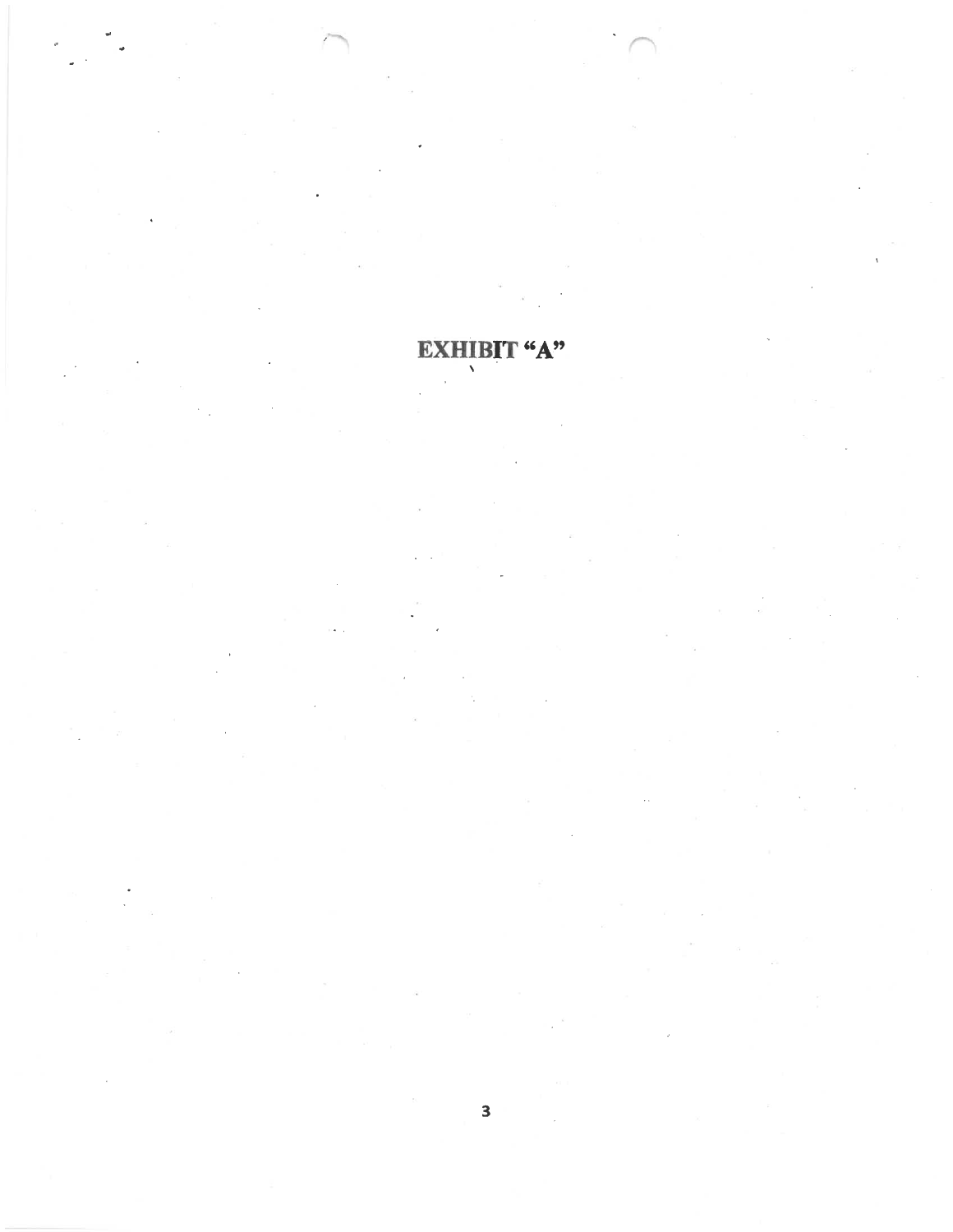#### **Dave Larsen**

From: Conrad Fromme <Conrad.Fromme@dcd.cccounty.us> Thursday, April 4, 2019 2:06 PM Dave Larsen al kalin: Kevin Davidson Subject: RE: 1970 Taylor Road: Anchor Marina

#### Dave,

Sent:

To:

Cc:

I brought our discussion from April 1st to the planner Francisco, and to my supervisor Joe Losado. Francisco told me that the balance of fees that are owed is \$7,270.76. That does not include a fee of approximately \$4,000 for a new Land Use Permit (LUP) application. The restriction of having to bring certain things into compliance before the LUP can be processed again actually came from Joe, and after talking with Joe, he is holding to that, even if the fees are paid. He did say if the balance of fees were paid we could discuss maybe meeting in the middle on the items to be brought into compliance.

As we discussed, the items that need to be brought into compliance prior to submittal of a new LUP

- Discontinue the operation of the Uhaul business and remove the vehicles and equipment  $\bullet$
- $\bullet$ Discontinue the outdoor boat storage
- Discontinue the allowance of "liveaboard" boats In the marina  $\bullet$
- $\bullet$ Discontinue the sale of alcohol at the store
- Discontinue the renting of the RV/camper spaces and remove the RVs/campers/travel trailers from the spaces  $\bullet$

As discussed previously, I would like to work with you on a schedule to meet these conditions, but if that is not an option, I have been instructed to resume enforcement. Enforcement would continue with the issuance of a Notice of Violation, which gives you 30 days to comply. If compliance is not met in 30 days, then I would issue a Notice of Fine, which at that point you would have the opportunity to appeal before the County zoning administrator and the County **Building Official.** 

I do believe that if the balance of fees were paid, I would be able to work with you better towards getting the LUP back in process without having to discontinue all of the items listed above. After reviewing the file it looks like an official letter was issued August 15, 2005, revoking the LUP. According to that same LUP it showed 5 RV parking spaces. Do you have an original LUP number for the property to reference before this LUP from 1991 which is LP 2013-91, which is the one that was revoked? The original LUP would show us what should be allowed today.

Also, the notification address we have on file is P.O. Box 6508, Concord, CA 94524. Is this correct?

**Conrad Fromme** Senior Building Inspector/Code Enforcement Officer **Contra Costa County** Department of Conservation & Development (925) 427-8843

From: Dave Larsen <Dave@diarsenlaw.com> Sent: Thursday, March 28, 2019 2:54 PM To: Conrad Fromme <Conrad.Fromme@dcd.cccounty.us> Cc: al kalin <alankalin@yahoo.com>; Kevin Davidson <kedavidson01@comcast.net> **Subject: Meeting Onsite** 

 $\mathbf{1}$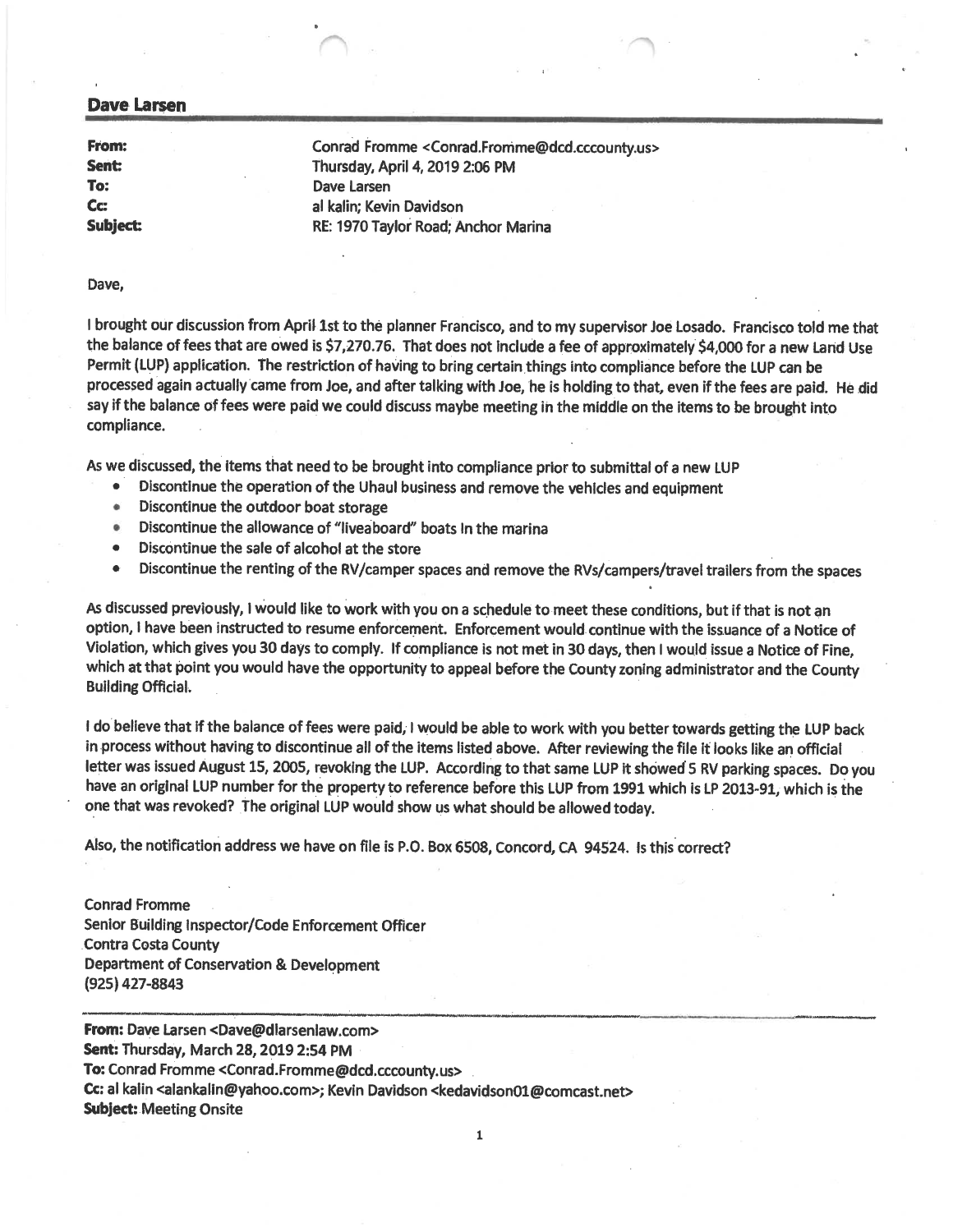#### Conrad --

April 1 at 2:00 works for me and my clients for an onsite meeting out at the marina. Please confirm that that still works for you. Thanks so much.

Regards,

Dave Larsen

Law Offices of David J. Larsen dave@dlarsenlaw.com

**Venture Commerce Center** 5179 Lone Tree Way Antioch, CA 94531

Ph: 925/331-8124 Fax: 925/331-8128

This e-mail may be privileged and a confidential attorney-client communication and is intended only for the use of the addressee(s) name above. If you are not the intended recipient, or the employee or agent responsible for delivering this e-mail to the intended recipient, you are hereby notified that any dissemination, distributon or copying of this communication is strictly prohibited. If you have received this e-mail message in error, please delete it from your system without copying it, and immediately notify the sender by replying to this message or by telephone.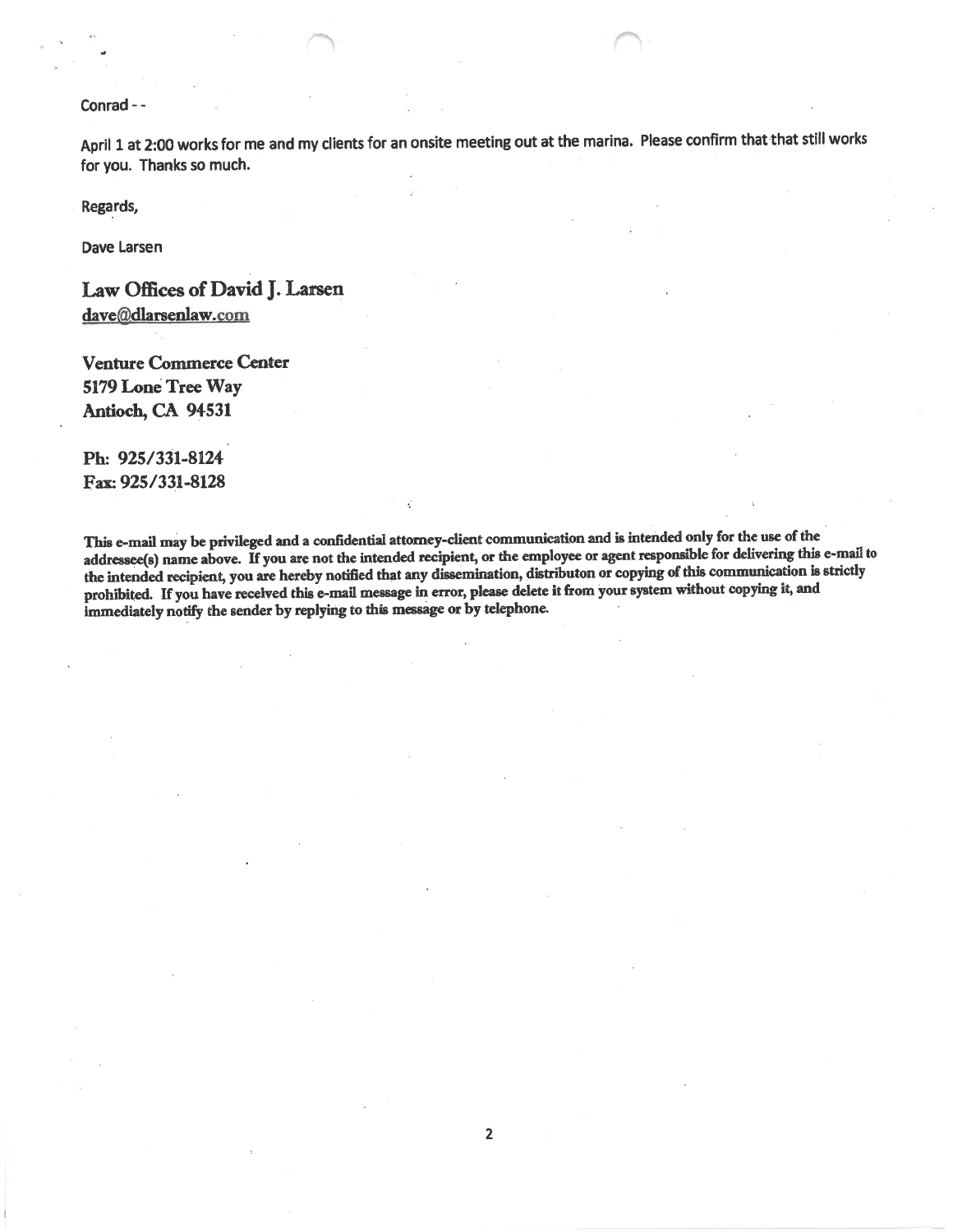# **Department of Conservation and Development**

30 Muir Road Martinez, CA 94553

Phone: 1-855-323-2626





John Kopchik **Director** 

**Aruna Bhat Deputy Director** 

**Jason Crapo Deputy Director** 

**Maureen Toms Deputy Director** 

Kelli Zenn **Business Operations Manager** 

# **ADMINISTRATIVE PENALTY NOTICE OF FINE** (Contra Costa County Ordinance Code, § 14-12.006)

July 3, 2019

**BI PROPERTIES INC PO BOX 403** BETHEL ISLAND CA, 94511-0403

SITE: 1970 TAYLOR RD, BETHEL ISLAND, CA APN: 028140003 REF: BIRF07-00740

Our records indicate that you are the responsible party of record of the above-referenced property. An inspection of the property was conducted on November 14, 2018, and the following violation(s) noted:

- 1. Operation of an unpermitted Marina, a Trailer/RV Park, Boat storage and a U-Haul Rental Business in an R-B zoning district. Accordingly this is violation of Contra Costa County Ordinance 82 & 84. Adoption of the Zoning Ordinance; 82-2.002. Land Use Enforcement; 82-2.006. Uses permitted in a R-B Zoning District; 84-52.402 & 84-52.404
- 2. Accumulation of tires, batteries, car parts, construction equipment, trash and debris. Accordingly this is violation of Contra Costa County Ordinance 82, 84 & 88. Adoption of Zoning Ordinance; 82-2.002. Land Use Enforcement; 82-2.006. Uses permitted in a R-B zoning district; 84-52.402 Junkyard Conditions Defined; 88-4.206.
- 3. Occupation of boats in the illegal marina this is a violation of the Contra Costa County General Plan 2005 – 2020 (Section 3-27 (H) Water) which does not allow for this anywhere within the County's 68 square miles of waterways including any of the inland bodies of water such as reservoirs, for floating homes, live aboard boats or any other type of boat apartments.

In the Notice of Violation dated April 25, 2019, you were advised of the options available to correct the violation on your property and the consequences of non-compliance.

Because the violation(s) have not been corrected, the Director has imposed on you a fine in the amount of \$14,300.00.